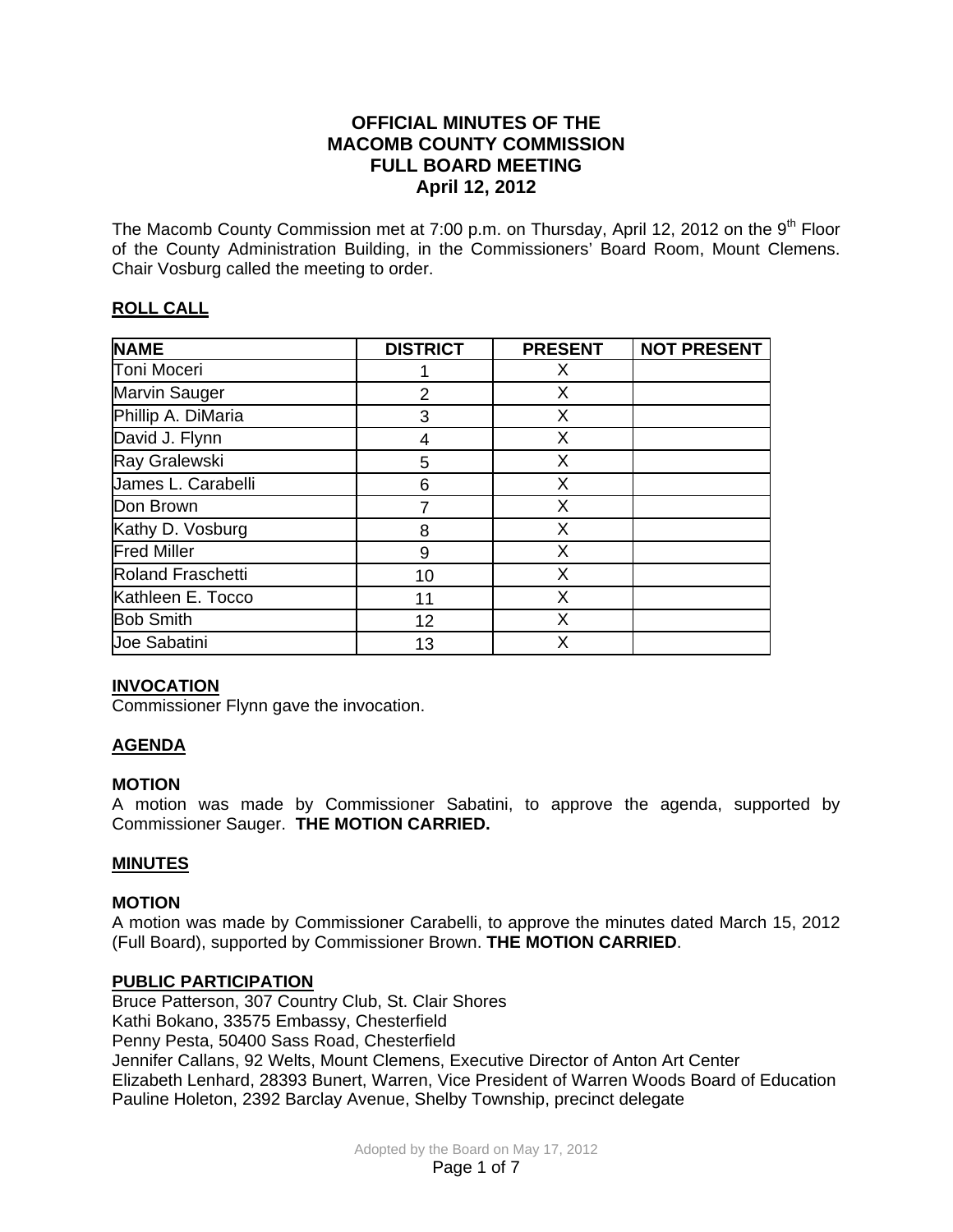OFFICIAL MINUTES MACOMB COUNTY COMMISSION FULL BOARD MEETING MINUTES – April 12, 2012

John Holeton 2392 Barclay Avenue, Shelby Township Pam Marcil, 357 Rivard Boulevard, Grosse Pointe Diane Bachmann, 22517 East 10 Mile Road, St. Clair Shores Karen Spranger, 7520 Hudson, Warren David Weaver, 57558 Suffield Drive, Washington Roger Holtslander, 23140 Wellington Crescent, Clinton Township Russell Holtslander, 23140 Wellington Crescent, Clinton Township Chris Utykanski, 13642 Whispering Lane, Sterling Heights Joseph Hunt, 8306 Stanley Drive, Warren Steve Stoll, 21611 Hayden Court, Macomb Township John Wolfsberger, 20392 Breezeway Drive, Macomb Township Don Lobsinger, 29600 Taylor Street, St. Clair Shores Carl Pesta, 50400 Sass Road, Chesterfield Township, American Osteopathic Association

# *COMMITTEE REPORTS*

## **JUSTICE & PUBLIC SAFETY COMMITTEE MEETING – April 10, 2012**

The clerk read the recommendations from the Justice & Public Safety Committee and a motion was made by Chair DiMaria, supported by Vice-Chair Sabatini, to adopt the committee recommendations:

- **R12-019** Authorize to upgrade the elections results web site to improve performance at a one-time cost of \$4,000 and a per election cost of \$1,750. Funding is available for the one-time cost in the Clerk's Special Projects account #10121501-96600, which is restricted to County Clerk technology upgrades and funding is available for the \$1,750 per election cost in the Elections Revolving Fund #66819101. Further, a copy of this Board of Commissioners' action is directed to be delivered forthwith to the Office of the County Executive.
- **R12-020** Authorize the County Clerk/Register of Deeds to improve customer service by purchasing and installing from Courthouse Technologies, Ltd. two self-serve kiosks at a one-time cost not to exceed \$27,000 and an annual cost not to exceed \$2,900. Funding for the one-time cost is available in the Register of Deeds' Automation Fund #27023601 (\$15,000) and the Clerk's New Equipment Fund #10121501-97002 (\$12,000). Funding for the annual cost (\$2,900) is available in the Clerk's Maintenance Agreement Account #10121501-93101. Further, a copy of this Board of Commissioners' action is directed to be delivered forthwith to the Office of the County Executive.
- **R12-021** Authorize the County Clerk/Register of Deeds to contract with AT&T to implement wireless Internet access points on the second floor of the county building, install cable, network drops and wireless access points at a one-time cost not to exceed \$200 and an annual cost not to exceed \$959.88. Funding is available in the Register of Deeds Automation Fund #27023601. Further, a copy of this Board of Commissioners' action is directed to be delivered forthwith to the Office of the County Executive.

## **THE MOTION CARRIED.**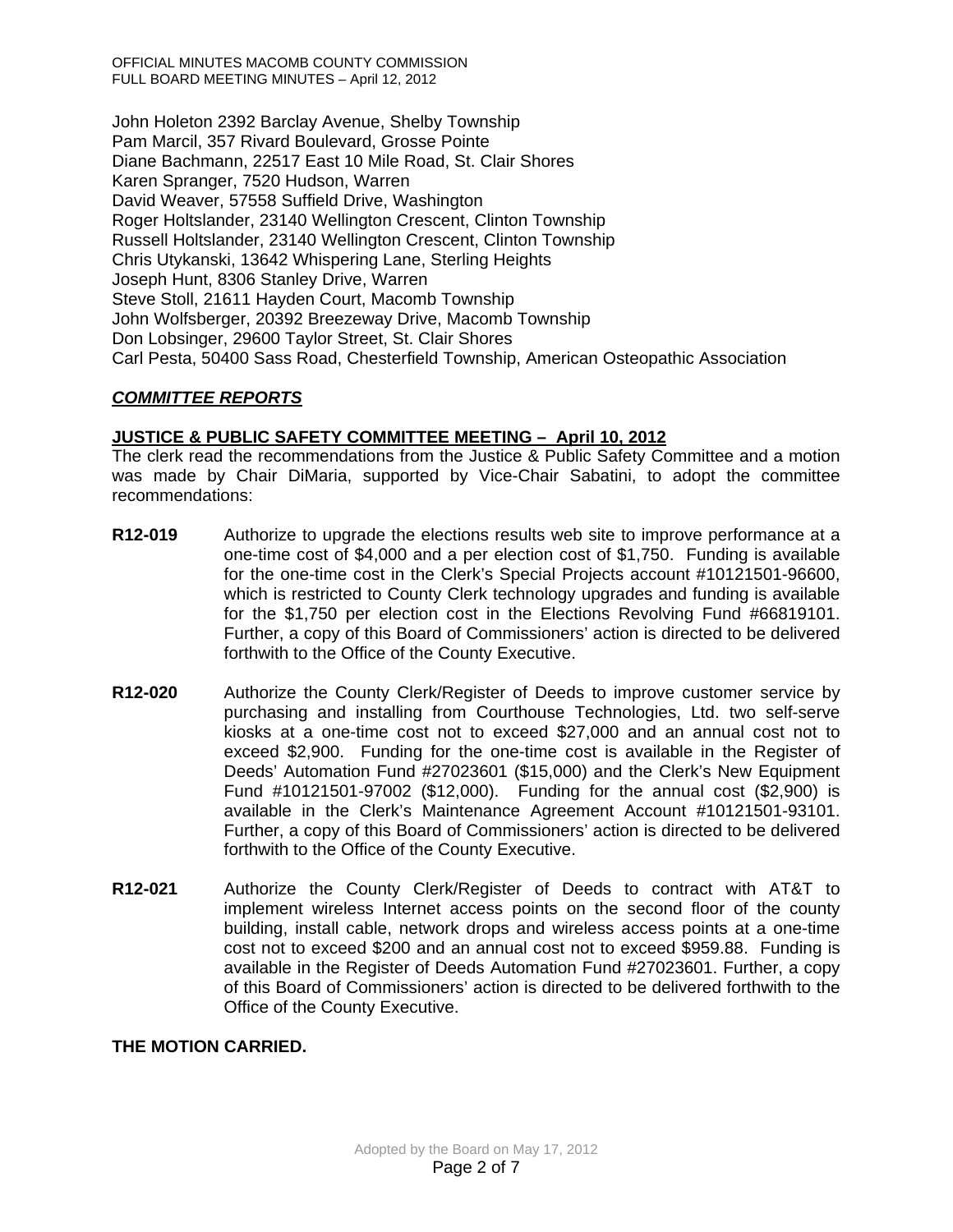## **BOARD OPERATIONS COMMITTEE MEETING – April 10, 2012**

The clerk read the recommendation from the Board Operations Committee and a motion was made by Chair Tocco, supported by Vice-Chair Carabelli, to adopt the committee recommendation:

**R12-022** Concur in the County Executive's reappointment of Margaret Hader to the Social Services Board for a three year term beginning October 31, 2011 to October 31, 2014; Further, a copy of this Board of Commissioners' action is directed to be delivered forthwith to the Office of the County Executive.

### **THE MOTION CARRIED.**

#### **ECONOMIC DEVELOPMENT COMMITTEE MEETING – April 11, 2012**

The clerk read the recommendation from the Economic Development Committee and a motion was made by Co-Chairs Carabelli & Flynn, to adopt the committee recommendation:

**R12-023** Approve the amendment to the Neighborhood Stabilization Programs 1 and 3, and Home Program, and authorize the submission of the amendment to the U. S. Department of Housing and Urban Development. Further, a copy of this Board of Commissioners' action is directed to be delivered forthwith to the Office of the County Executive. (Record NO votes from Committee for Carabelli & Sabatini)

**THE MOTION CARRIED.** (Record NO votes for Carabelli & Sabatini)

#### **FINANCE COMMITTEE MEETING – April 11, 2012**

The clerk read the recommendations from the Finance Committee and a motion was made by Chair Brown, supported by Vice-Chair Miller, to adopt the committee recommendations:

Commissioner DiMaria asked to separate item #1. There were **NO** objections.

**R12-024** Approve the following recommendations from the 03-29-12 Health & Human Services committee meeting:

> Approve increases in budgeted revenues and expenditures in the 2011/12 health grant fund in the net amount of \$118,744 to account for differences between the final amounts awarded and the amounts included in the 2011/2012 budget approved by the Board of Commissioners in September, 2011;

> Approve an increase in budgeted revenues and expenditures in the 2011/12 Health Grant Fund in the amount of \$90,000 to account for a grant award to the Health Department; and

> Approve an increase in the Health Department Grant Fund 220 in the net amount of \$179,471.68 by rolling available fund balances collected in previous years, per the attached documentation.

Further, these budget actions address budgetary issues only. They do not constitute the commission's approval of any county contract. If a contract requires commission approval under the county's contracting policy or the county's procurement ordinance, such approval must be sought separately;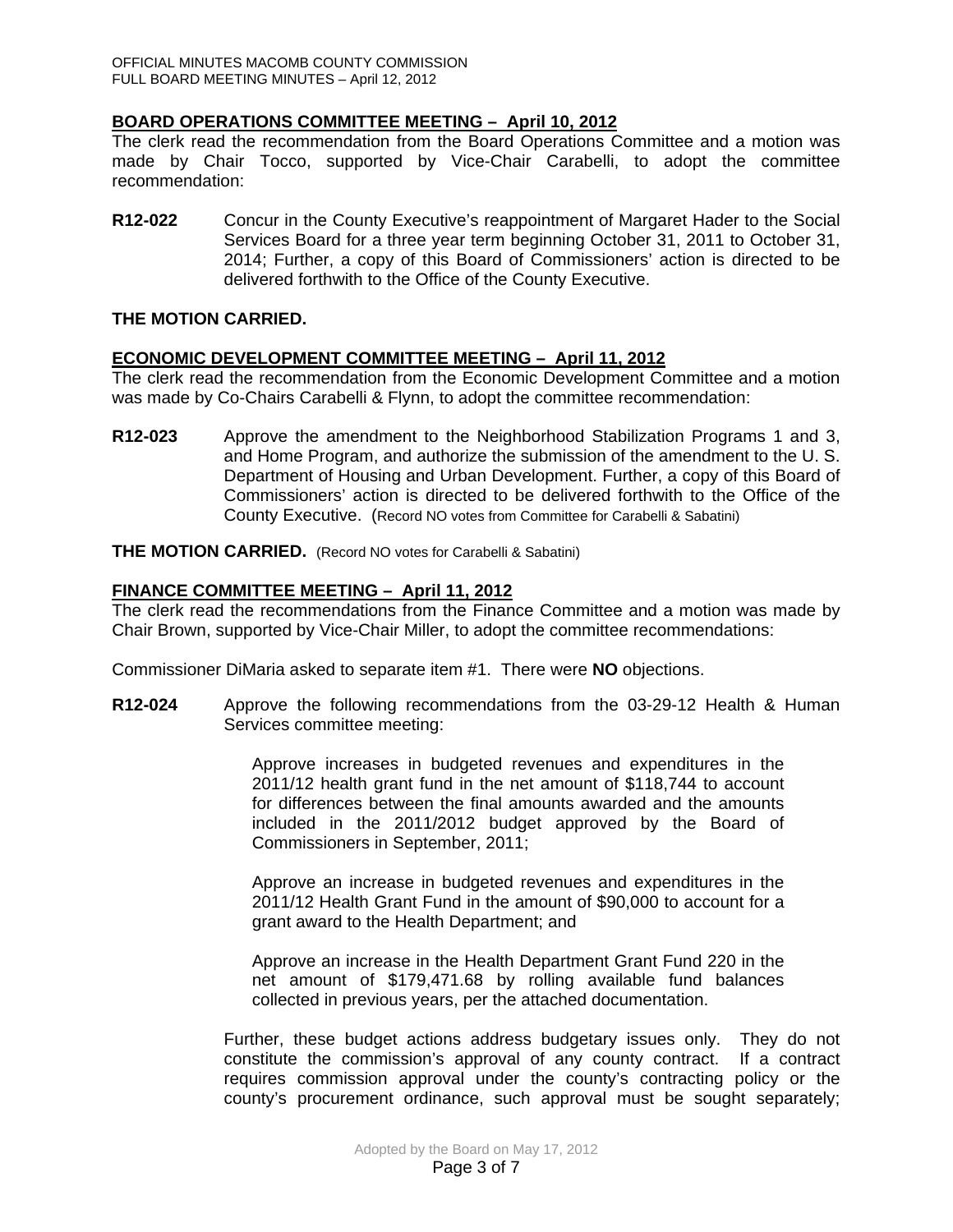Further, a copy of this Board of Commissioners' action is directed to be delivered forthwith to the Office of the County Executive.

- **R12-025** Approve the 2012 Equalization Report recommendation as submitted by the Equalization Department; Further, a copy of this Board of Commissioners' action is directed to be delivered forthwith to the Office of the County Executive.
- **R12-026** Approve additional 2012 revenue in the amount of \$115,446 for the 2010-2014 Edward Byrne Memorial Justice Assistance Grant (JAG) and to carry forward 2011 fund balances for Community Corrections for the following funds: Edward Byrne Memorial Justice Assistance Grant (JAG) (9-13) in the amount of \$117,181.30 and March Community Service-Office of Community Alternatives in the amount of \$45,600; Further, these budget actions address budgetary issues only. They do not constitute the commission's approval of any county contract. If a contract requires commission approval under the county's contracting policy or the county's procurement ordinance, such approval must be sought separately; Further, a copy of this Board of Commissioners' action is directed to be delivered forthwith to the Office of the County Executive.

## **THE MOTION CARRIED.**

## **SEPARATED MOTION**

**R12-027** Support the concept of appointing an Advisory Compensation Commission to have an independent study conducted on the salary structures for all countywide elected officials and commissioners, pending a proposal before the April  $12<sup>th</sup>$  Full Board Meeting. Further, a copy of this Board of Commissioners' action is directed to be delivered forthwith to the Office of the County Executive. (Roll Call Vote from Committee: Yes: Carabelli, DiMaria, Flynn, Fraschetti, Gralewski, Sabatini, Sauger, Smith and Tocco; No: Brown, Miller, Moceri and Vosburg)

#### **MOTION**

Commissioner DiMaria made a motion to remove "and commissioners" and to include the processes for the Advisory Compensation Commission as provided to all commissioners (outlined below), supported by Commissioner Fraschetti.

#### *Proposed Process for Advisory Compensation Committee*

*Step One (April 13, 2012)*

*Issue press release outlining process, requesting applications, and announcing deadline for Advisory Committee.* 

*Step Two (12:00 noon, April 18, 2012) Application deadline for Advisory Committee participation.* 

#### *Step Three (April 20, 2012)*

*Board of Commissioners meet to review applications/interview applicants and select Advisory Committee of five members.* 

#### *Step Four (April 21 to May 13, 2012)*

*● Advisory Committee conducts research and prepares recommendation for Board of Commissioners.*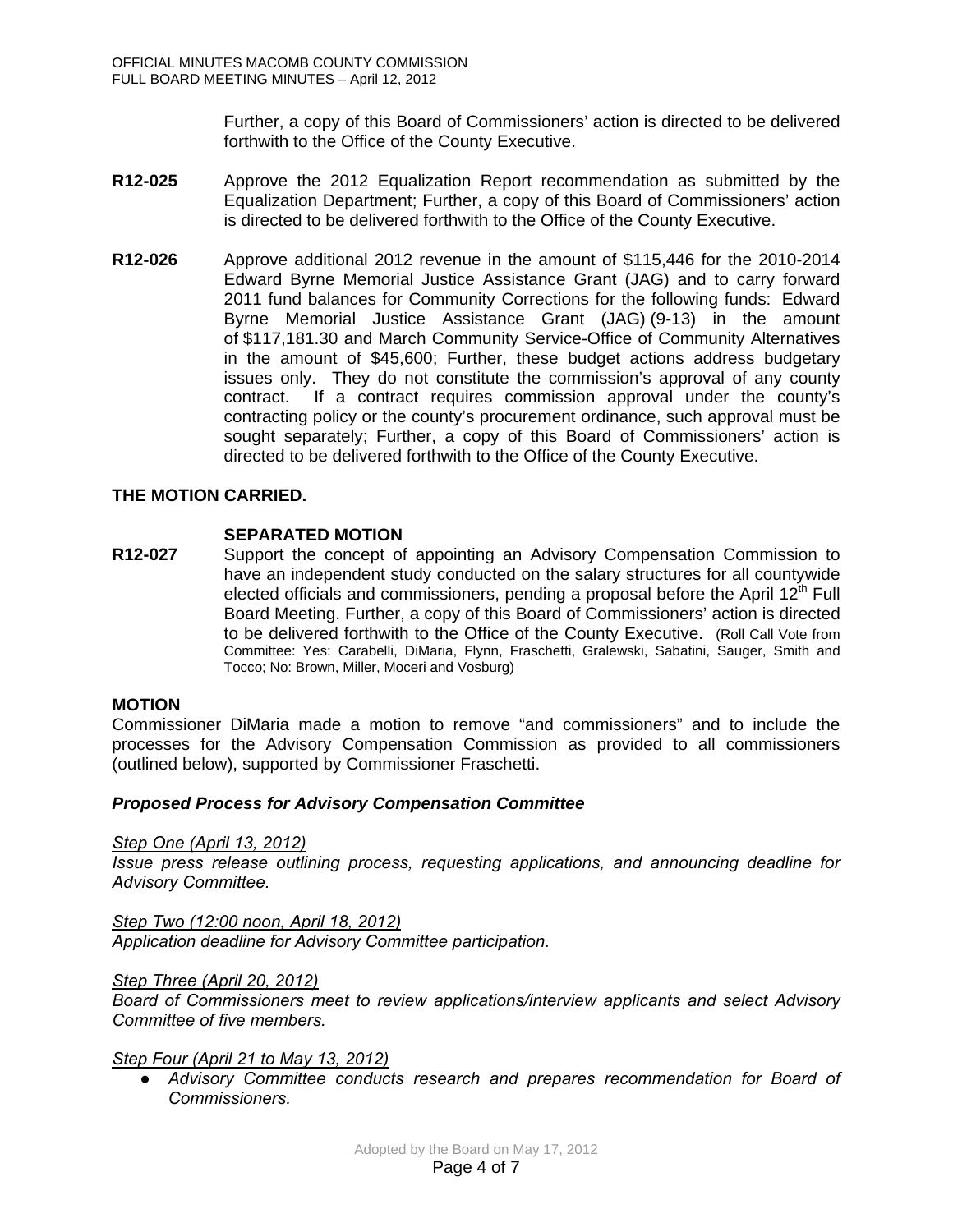- *● Advisory Committee will conduct two public meeting on May 2, 2012 and May 9, 2012 to review and deliberate.* 
	- *○ Minimum requirements for Advisory Committee*
	- *○ Meet and/or request information from Board Chair and Countywide Elected Officials.*
	- *○ Board of Commissioners will assign staff to assist Committee.*
	- *○ Meet with the Board's charter counsel (Clark Hill)*
	- *○ Request technical assistance from the County Executive's Office for potential help from the HR and Finance departments.*

#### *Step Five (May 14, 2012)*

*Full Board will receive Advisory Committee report and vote on their recommendation.* 

#### **FRIENDLY AMENDMENT**

Commissioner Miller made a friendly amendment to include that members are limited to people that reside in the County of Macomb. Commissioner DiMaria **accepted the friendly amendment.**

**THE SEPARATED MOTION CARRIED.** (Voting YES were: Sauger, DiMaria, Gralewsi, Carabelli, Fraschetti, Smith and Sabatini. Voting NO were: Flynn, Tocco, Moceri, Brown, Miller, Vosburg)

#### **CORRESPONDENCE FROM EXECUTIVE**

None

#### **RESOLUTIONS**

#### **MOTION**

A motion was made by Commissioner Carabelli, to adopt the following Resolutions in their entirety, supported by Commissioner Moceri.

Res. No. 12-06 In support of requesting the Michigan Public Service Commission to investigate the safety and effectiveness of Smart Meters (offered by entire Board; recommended by Finance Committee on 04/11/12)

#### **THE MOTION CARRIED.**

#### **PROCLAMATIONS**

#### **MOTION**

A motion was made by Commissioner Flynn, to adopt the following Proclamations in their entirety, supported by Commissioner Moceri.

- Proc. #12-11 Commending the Roseville Optimist Club 20th Anniversary (offered by Tocco; recommended by Board Operations Committee on 04/10/12)
- Proc. #12-14 Commending Christopher Scott on Being Selected as Crain's 2012 Class of 20 in Their 20's (offered by Flynn & Carabelli; recommended by Economic Development Committee on 04/11/12)
- Proc. #12-13 Commending Bobby Staszak on Being Selected as Crain's 2012 Class of 20 in Their 20's (offered by Flynn & Carabelli; recommended by Economic Development Committee on 04/11/12)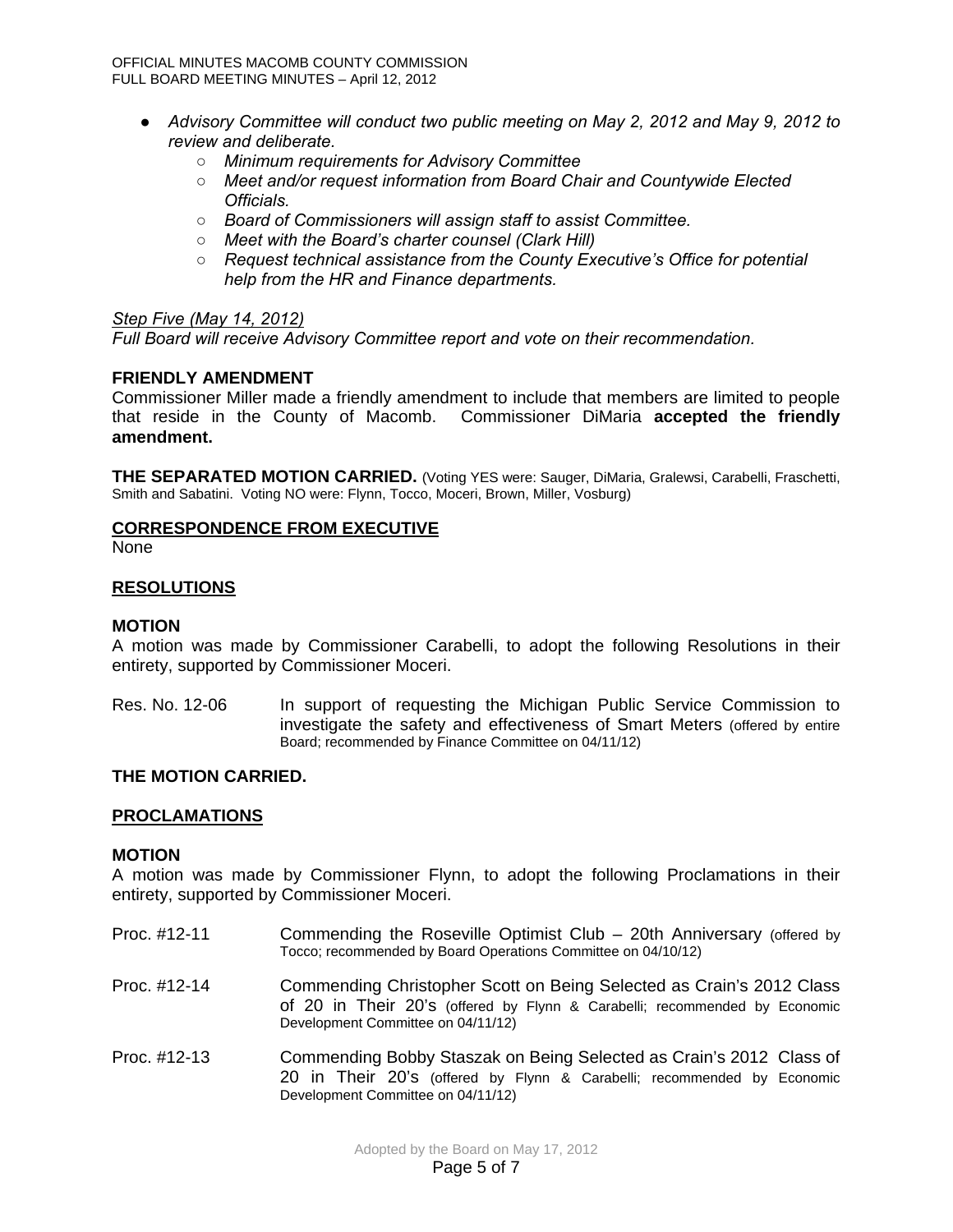- Proc. #12-12 Commending Jeremy Yakel on Being Selected as Crain's 2012 Class of 20 in Their 20's (offered by Flynn & Carabelli; recommended by Economic Development Committee on 04/11/12 )
- Proc. #12-15 Commending the Clinton River Watershed Council 40<sup>th</sup> Anniversary (offered by Moceri; include Brown & Miller; recommended by Finance Committee on 04/11/12)

### **THE MOTION CARRIED.**

#### **NEW BUSINESS**

Commissioner Sauger questioned Corporation Counsel about who needs to bring forward the vote for the DIA. George Brumbaugh indicated it would have to be from a person that voted no.

Commissioner Flynn spoke regarding the DIA proposal and indicated that there will be a meeting scheduled today or tomorrow in compliance with the Open Meeting Act and posted in a public paper and open for public comment.

Commissioner Brown spoke regarding the DIA proposal.

Commissioner Fraschetti spoke regarding the DIA proposal.

Commissioner Flynn spoke regarding the DIA proposal.

Commissioner Miller questioned the other resolution regarding commissioner compensation. Chair Vosburg indicated it would return to the Finance Committee.

Commissioner Brown indicated a Finance Committee meeting would be scheduled for the reserve date.

Commissioner Flynn mentioned it would be beneficial to dovetail these upcoming meetings.

#### **PUBLIC PARTICIPATION**

Chris Utykanski, 13642 Whispering Lane, Sterling Heights Pauline Holeton, 2392 Barclay Avenue, Shelby Township, precinct delegate John Holeton 2392 Barclay Avenue, Shelby Township Matthew Forester, St. Clair Shores, South Lake student Russell Holtslander, 23140 Wellington Crescent, Clinton Township Karen Spranger, 7520 Hudson, Warren Don Lobsinger, 29600 Taylor Street, St. Clair Shores George Gemmer, 132 High Street, Mount Clemens Joseph Hunt, 8306 Stanley Drive, Warren